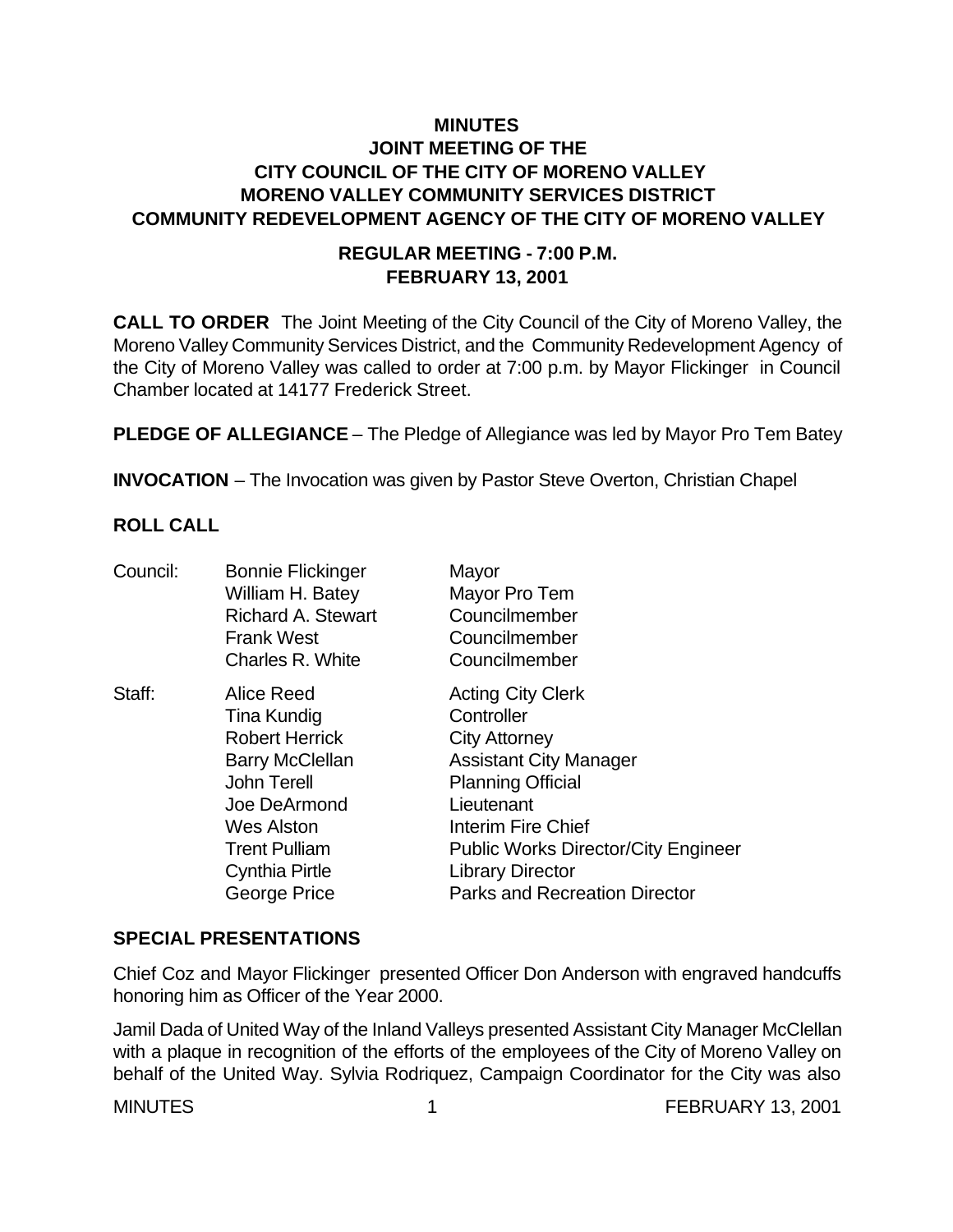presented with a plaque of behalf of United Way. She introduced the members of the City's United Way Committee.

Mary Drury, Project Manager in Public Affairs for Southern California Edison gave a Powerpoint presentation regarding State energy issues – she was assisted by George Hansen of SCE.

PUBLIC COMMENTS **ON ANY SUBJECT NOT ON THE AGENDA** UNDER THE JURISDICTION OF THE CITY COUNCIL ARE AS FOLLOWS:

James Howard – 16350 Sabina Court

1) Spoke on behalf of the Youth Direction Program and expressed the need for funding assistance by the City

Daryl Terrell – Address matter of record

1) Expressed his displeasure with the negative comments being made about Moreno Valley such as "poverty stricken" and "crime ridden" – stated that he feels Moreno Valley is financially sound and a safe place in which to live

Mark Rogers – 26861 Prairie Dog Lane

- 1) Thanked the Police Department for their help after a recent car burglary
- 2) Requested that the Council put their money and energy toward building a roller hockey facility

Stacey Rogers – 26861 Prairie Dog Lane

1) Expressed her support for a facility in Moreno Valley on behalf of the women who play roller hockey

#### Jennifer and Casey Rogers – 26861 Prairie Dog Lane

1) Voiced their support for a roller hockey facility to be built in Moreno Valley

# **JOINT CONSENT CALENDARS (SECTIONS A-C) OF THE CITY COUNCIL OF THE CITY OF MORENO VALLEY, MORENO VALLEY COMMUNITY SERVICES DISTRICT, AND THE COMMUNITY REDEVELOPMENT AGENCY OF THE CITY OF MORENO VALLEY**

Mayor Flickinger opened the agenda for public comments; there being none, public comments were closed

Councilmember White made a motion, seconded by Mayor Pro Tem Batey to approve the Consent Calendars in their entireties, with Item A4, Council Minutes of 12/12/00 as amended. Motion carried unanimously. Roll call vote.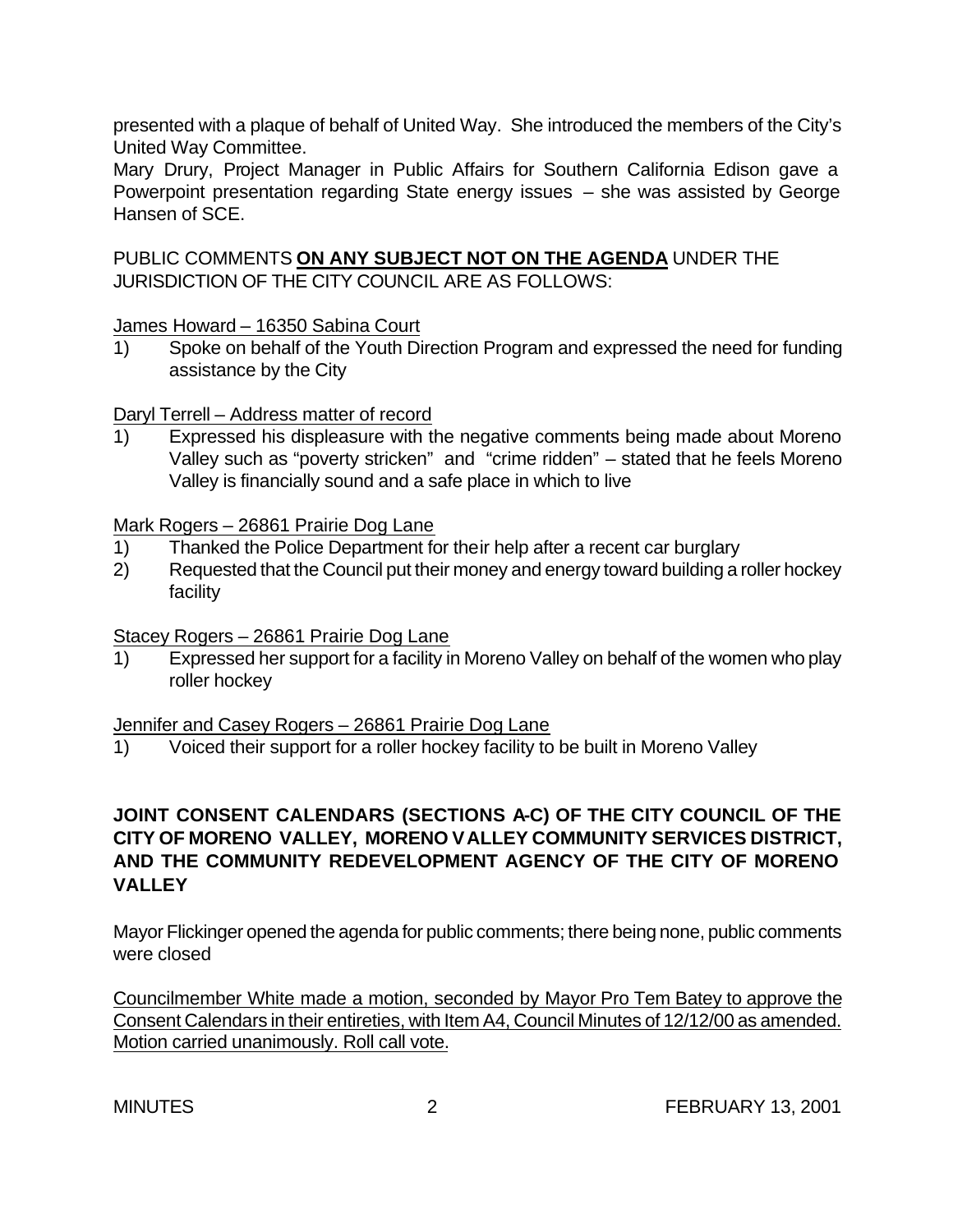## **A. CONSENT CALENDAR** - **CITY COUNCIL OF THE CITY OF MORENO VALLEY**

- A1. ORDINANCES FIRST READING BY TITLE ONLY Waived reading of all Ordinance Introductions and read by title only.
- A2. TRACT 21322 REDUCE FAITHFUL PERFORMANCE BOND PARKLAND AVENUE AND BETH COURT, WEST OF HEACOCK STREET AND SOUTH OF MANZANITA AVENUE Approved a 90% reduction to the Faithful Performance Bond and instructed the City Clerk to process the 90% reduction to the Faithful Performance Bond.
- A3. PARCEL MAP 24350, PARCELS 1, 3 & 4 AMENDMENT TO AGREEMENT FOR PUBLIC IMPROVEMENTS (TIME EXTENSION) – MORTON ROAD, BETWEEN FRANKHALE ROAD AND PENUNURI PLACE Authorized the Mayor to execute the Amendment to Agreement for Public Improvements.
- A4. MINUTES REGULAR MEETING OF DECEMBER 12, 2000 Approved as amended.
- A5. MINUTES SPECIAL MEETING OF DECEMBER 19, 2000 Approved as submitted.
- A6. MINUTES SPECIAL MEETING OF JANUARY 2, 2001 Approved as submitted.
- A7. MINUTES SPECIAL, CONTINUED SPECIAL AND REGULAR MEETING OF JANUARY 9, 2001 Approved as submitted.
- A8. MINUTES CONTINUED SPECIAL MEETING AND REGULAR MEETING OF JANUARY 23, 2001 Approved as submitted.
- A9. STATE AND FEDERAL LEGISLATIVE ADVOCACY PRIORITIES (CONTINUED FROM JANUARY 23, 2001) Approved the State/Federal Legislative Advocacy Priorities Policy.
- A10. QUARTERLY INVESTMENT REPORT QUARTER ENDED DECEMBER 31, 2000 Approved and accepted the quarterly investment report, in compliance with California Government Code Section 53646.

### MINUTES 3 3 FEBRUARY 13, 2001 **B. CONSENT CALENDAR** – **MORENO VALLEY COMMUNITY SERVICES DISTRICT**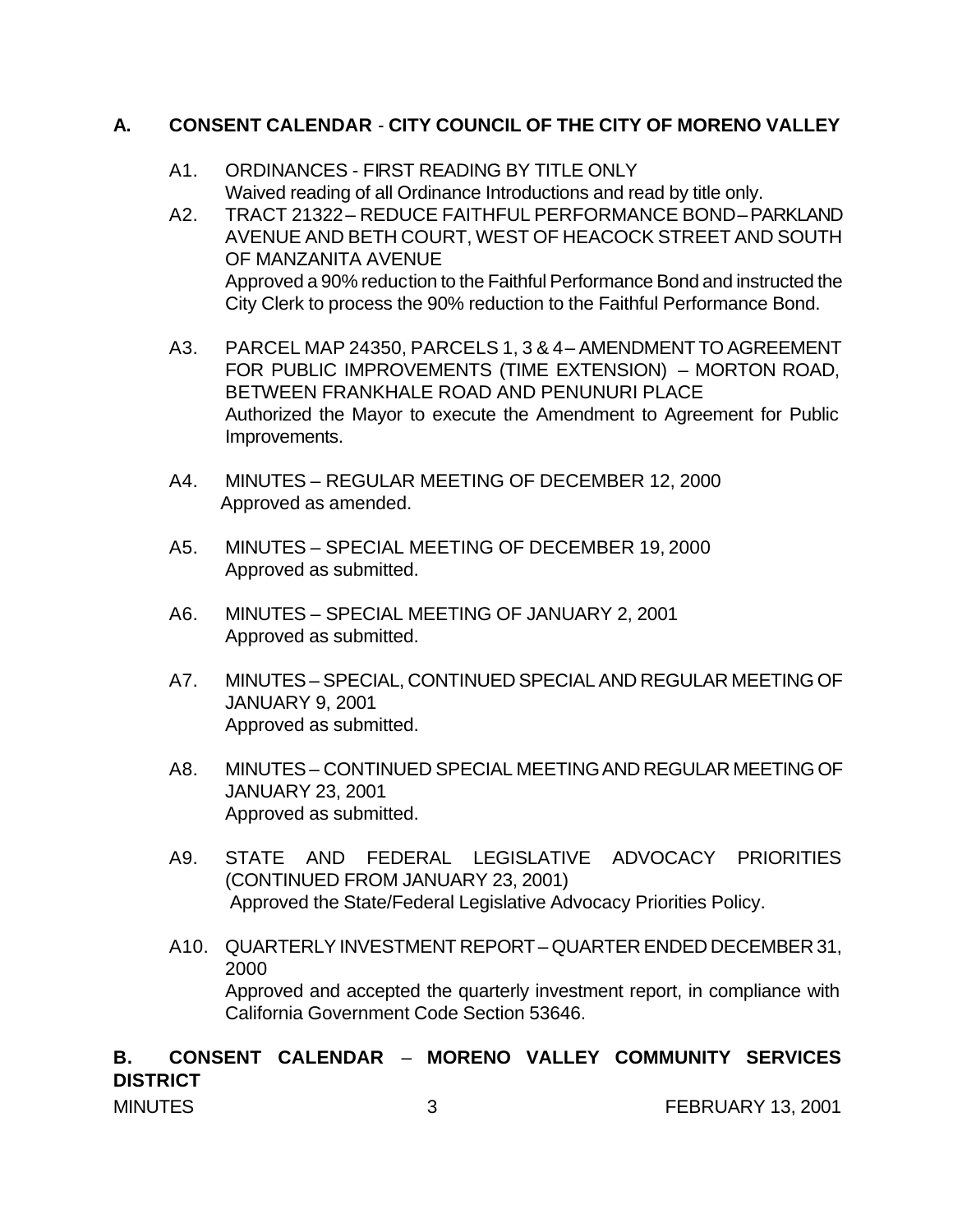- B1. ORDINANCES FIRST READING BY TITLE ONLY Waived reading of all Ordinance Introductions and read by title only.
- B2. MINUTES REGULAR MEETING OF DECEMBER 12, 2000 Approved as amended.
- B3. MINUTES REGULAR MEETING OF JANUARY 9, 2001 Approved as submitted.
- B4. MINUTES REGULAR MEETING OF JANUARY 23, 2001 Approved as submitted.
- B5. NOTICE OF AWARD CONSTRUCTION CONTRACT PROJECT NO. SL 00/01 CITYWIDE STREETLIGHT INSTALLATION – VARIOUS LOCATIONS Awarded the construction contract for Project No. SL 00/01 to DBX, Inc., Temecula, CA, the lowest responsible bidder; authorized the Mayor to execute a contract with DBX, Inc., and authorized the issuance of a purchase order to DBX, Inc. in the amount of \$172, 019.10 (the amount of bid plus contingency), when the contract has been signed by all parties (Account No. 172.87220.7200).
- B6. REQUEST TO ADVERTISE A NOTICE REQUESTING PROPOSALS MORENO VALLEY COMMUNITY SERVICES DISTRICT PROJECT NO. E-1/01 – MAINTENANCE OF PARKWAY AND MEDIAN LANDSCAPING AND IRRIGATION – TOWNGATE CENTER Adopted the area maps and maintenance specifications, which are on file in the office of the Director of Public Works; acknowledged the previous Environmental Determinations relating to the existing landscape areas as approved per Specific Plan 200 EIR Certification, and authorized the City Clerk to advertise a Notice Requesting Proposals for Project E-1/01.
- B7. REQUEST TO ADVERTISE A NOTICE REQUESTING PROPOSALS MORENO VALLEY COMMUNITY SERVICES DISTRICT PROJECT NO. E-2/01 - MAINTENANCE OF PARKWAY OPEN SPACE LANDSCAPING AND IRRIGATION - HIDDEN SPRINGS Adopted the area maps and maintenance specifications, which are on file in the office of the Director of Public Works; acknowledged the previous Environmental Determinations relating to the existing landscape areas as approved per Specific Plan 195 EIR Certification, and authorized the City Clerk to advertise a Notice Requesting Proposals for Project E-2/01.

### **C. CONSENT CALENDAR** - **COMMUNITY REDEVELOPMENT AGENCY OF THE CITY OF MORENO VALLEY**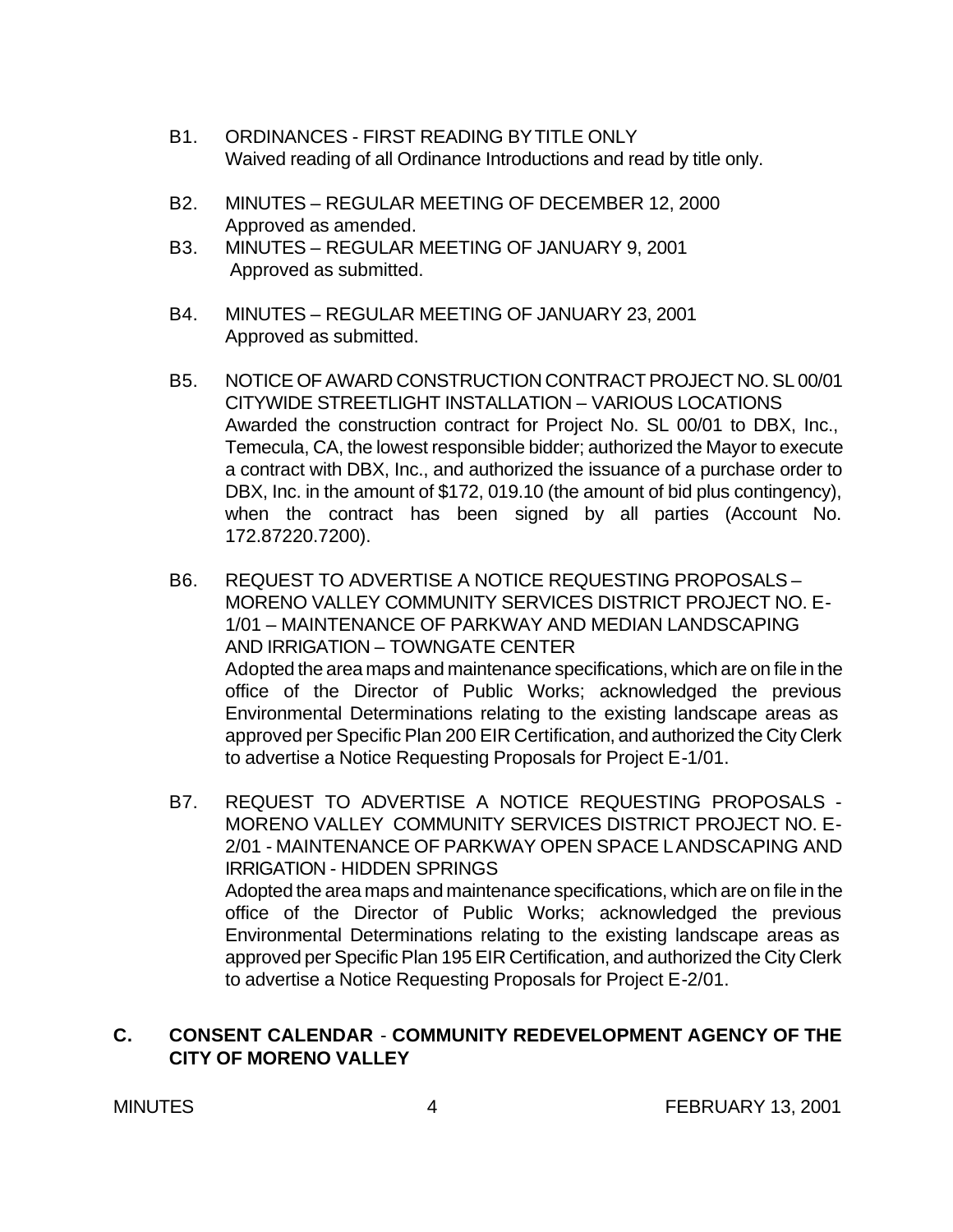- C1. ORDINANCES FIRST READING BY TITLE ONLY Waived reading of all Ordinance Introductions and read by title only.
- C2. MINUTES REGULAR MEETING OF DECEMBER 12, 2000 Approved as amended.
- C3. MINUTES REGULAR MEETING OF JANUARY 9, 2001 Approved as submitted.
- C4. MINUTES REGULAR MEETING OF JANUARY 23, 2001 Approved as submitted.

## **D. REPORT OF ACTION FROM CLOSED SESSION BY CITY ATTORNEY, IF ANY**

No reportable action

### **E. PUBLIC HEARINGS**

E1. RESOLUTION NO. 2001-04, AND RESOLUTION NO. 2001-05, DETERMINING THAT A MATERIAL BREACH OF LICENSE HAS OCCURRED AND DIRECTING TCI CABLEVISION OF CALIFORNIA, INC., ("TCI") AND AMERICAN CABLE TV INVESTORS 5, LTD ("ACT-V") TO RESCIND OR CAUSE THE RESCISSION OF CERTAIN TRANSACTIONS THAT HAVE RESULTED IN THE TRANSFER OF TCI'S AND ACT-V'S LICENSES

Mayor Flickinger opened the public testimony of the public hearing at 7:58 p.m.

Ray Hosman - Address matter of record

1) Feels the City will not accomplish much by taking action against franchisees

Matt Weir – 233 Gilley St.

1) Stated that cable television is a monopoly and residents should take a look at the other options available such as satellites

There being no further public input, public testimony was closed at 8:05 p.m.

MINUTES 5 5 FEBRUARY 13, 2001 Councilmember White made a motion, seconded by Mayor Pro Tem Batey to approve Resolution No. 2001-04, determining that a material breach of license has occurred and directing American Cable TV Investors 5, LTD ("ACT-V") to rescind or cause the rescission of certain transactions that have resulted in the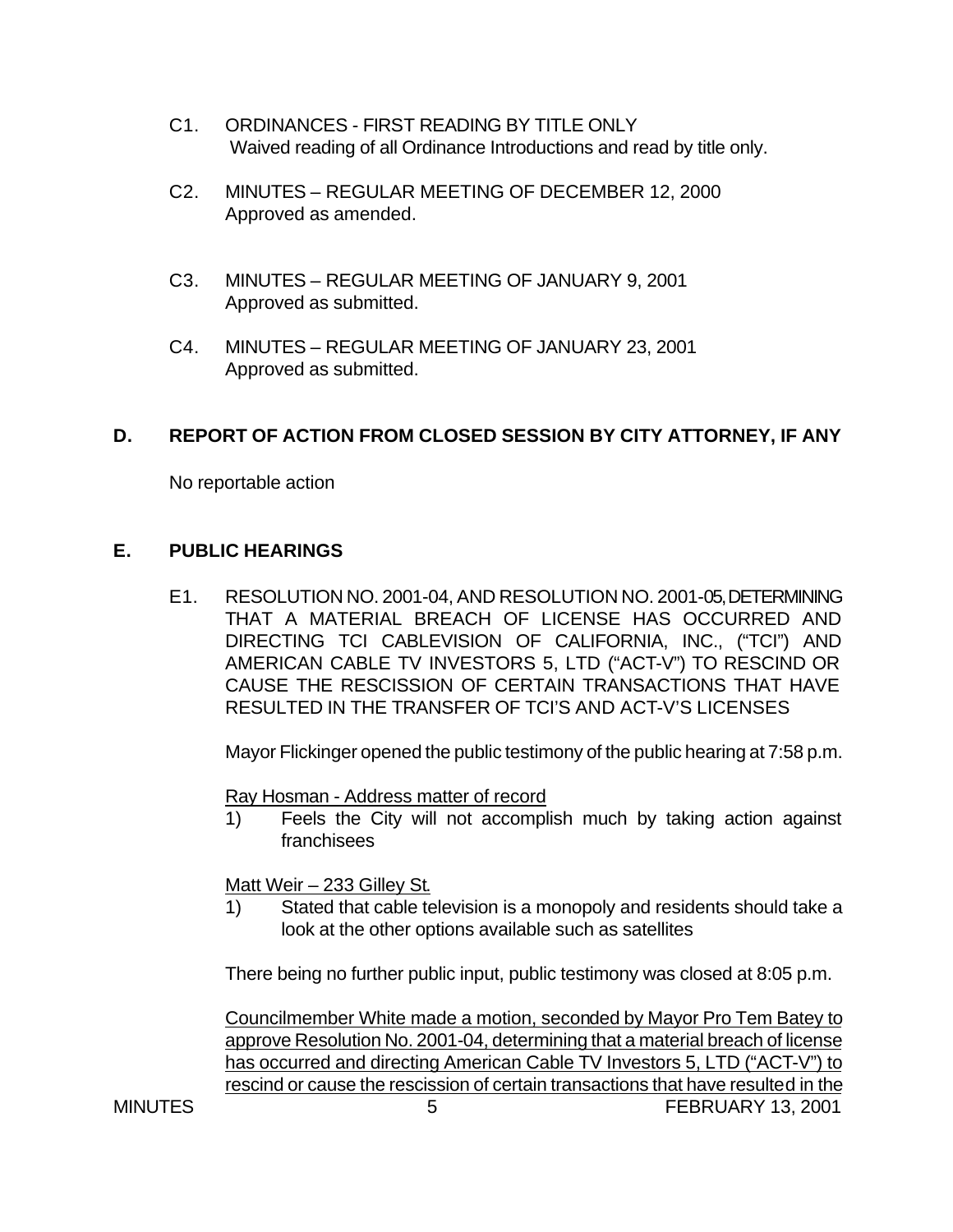transfer of ACT-V's license and all rights and incidents of ownership associated therewith to Century-TCI of California, L.P ("Century-TCI") an entity controlled by Adelphia Communications Corporation ("Adelphia") and setting forth the grounds and reasons therefor. Motion carried unanimously. Roll call vote.

### Resolution No. 2001-04

A Resolution of the City Council of the City of Moreno Valley, California, Determining that a Material Breach of License has Occurred and Directing TCI Cablevision of California, Inc. ("TCI") to Rescind or Cause the Rescission of Certain Transactions that have Resulted in the Transfer of TCI's License and all Rights and Incidents of Ownership Associated Therewith, to Century/TCI of California, L.P. ("Century/TCI") an Entity Controlled by Adelphia Communications Corporation ("Adelphia") and Setting Forth the Grounds and Reasons Therefor

Councilmember White made a motion, seconded by Mayor Pro Tem Batey to approve Resolution No. 2001-05, determining that a material breach of license has occurred and directing TCI Cablevision of California, Inc., ("TCI") to rescind or cause the rescission of certain transactions that have resulted in the transfer of TCI's license and all rights and incidents of ownership associated therewith, to Century/TCI of California, L.P. ("Century/TCI") an entity controlled by Adelphia Communications Corporation ("Adelphia") and setting forth the grounds and reasons therefor. Motion carried unanimously. Roll call vote.

Resolution No. 2001-05

A Resolution of the City Council of the City of Moreno Valley, Determining that a Material Breach of License has Occurred and Directing TCI Cablevision of California, Inc. ("TCI") to Rescind or Cause the Rescission of Certain Transactions that have Resulted in the Transfer of TCI's License and all Rights and Incidents of Ownership Associated Therewith, to Century/TCI of California, L.P. ("Century/TCI") an Entity Controlled by Adelphia Communications Corporation ("Adelphia") and Setting Forth the Grounds and Reasons Therefor

## **ITEMS REMOVED FROM CONSENT CALENDARS FOR DISCUSSION OR SEPARATE ACTION - NONE**

- **F. REPORTS**
	- F1. LEGISLATIVE UPDATE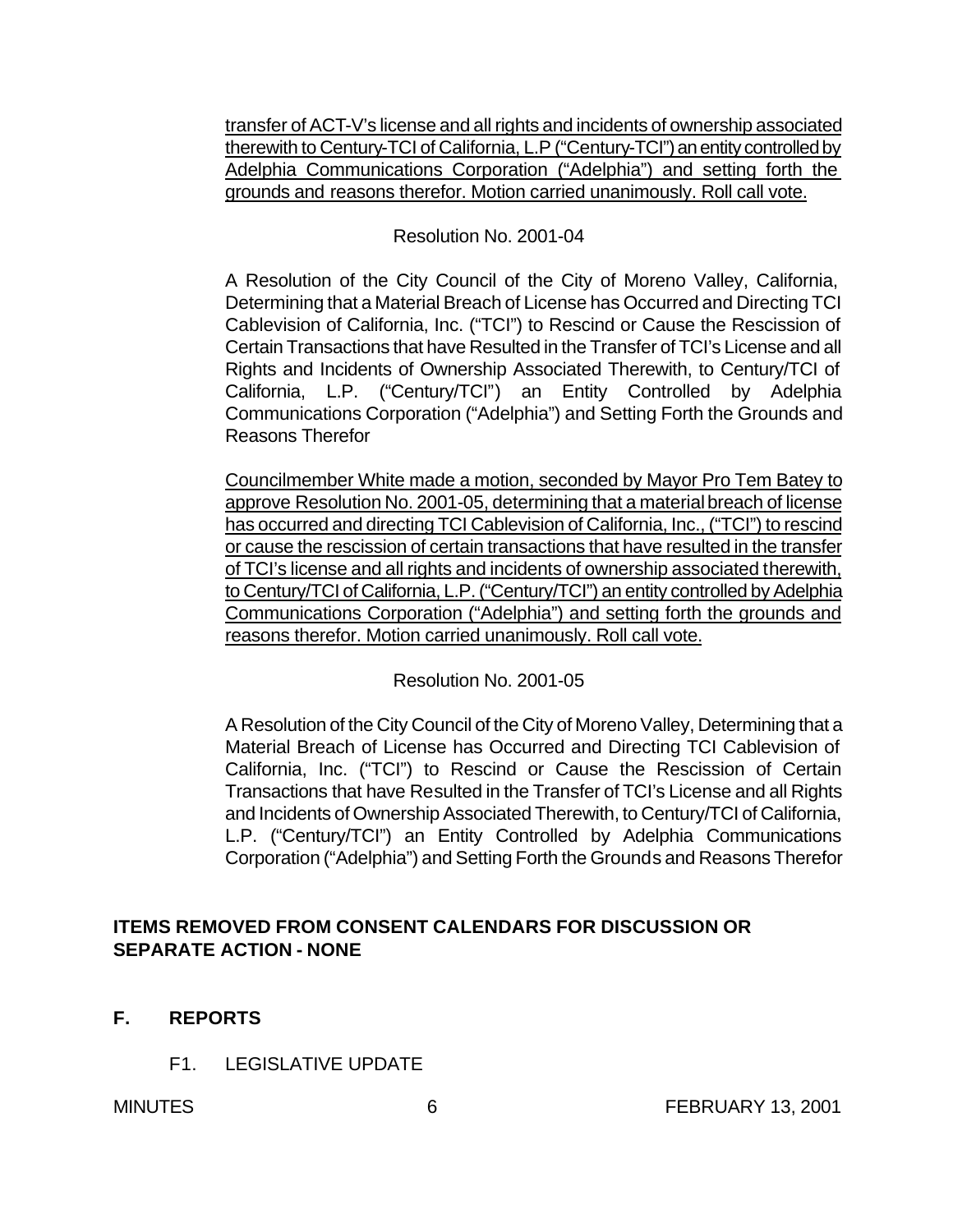Councilmember Stewart made a motion, seconded by Mayor Pro Tem Batey to receive and file the Legislative Update. Motion carried unanimously.

# **RECESS; RECONVENE**

### F2. APPOINTMENTS TO THE PLANNING COMMISSION

Mayor Pro Tem Batey made a motion, seconded by Councilmember West to appoint: Timothy K. Day; Michael S. Geller; Joshua Hill and Bruce Springer to the Planning Commission for a term expiring January 1, 2005. Motion carried unanimously. Roll call vote.

# **G. LEGISLATIVE ACTIONS**

ORDINANCES –  $1^{ST}$  READING & INTRODUCTION – NONE

ORDINANCES –  $2^{ND}$  READING & ADOPTION – NONE

ORDINANCES - URGENCY ORDINANCES

G1. ORDINANCE ESTABLISHING MINIMUM NOTIFICATION REQUIREMENTS TO SUBSCRIBERS PRIOR TO THE TERMINATION OF CABLE TELEVISION SERVICE, THE TERMINATION OR ABANDONMENT OF A CABLE SYSTEM, AND/OR THE CANCELLATION OR ABANDONMENT OF SUBSCRIBER CONTRACT RELATING TO THE PROVISION OF CABLE SERVICES FOR A SUBSTANTIAL PORTION OF TOTAL SUBSCRIBERS, AND PROVIDING REMEDIES AND ENFORCEMENT MECHANISMS IN RELATION THERETO AND DECLARING THIS ORDINANCE TO BE AN URGENCY MEASURE

Mayor Flickinger opened the agenda item for public comments.

Ray Hosman – Address matter of record

1) Expressed that the City should get on with the business of dealing with this issue one way or another

MINUTES 7 7 FEBRUARY 13, 2001 Councilmember White made a motion, seconded by Mayor Pro Tem Batey to introduce and adopt Ordinance No. 584 of the City of Moreno Valley, California, establishing minimum notification requirements to subscribers prior to the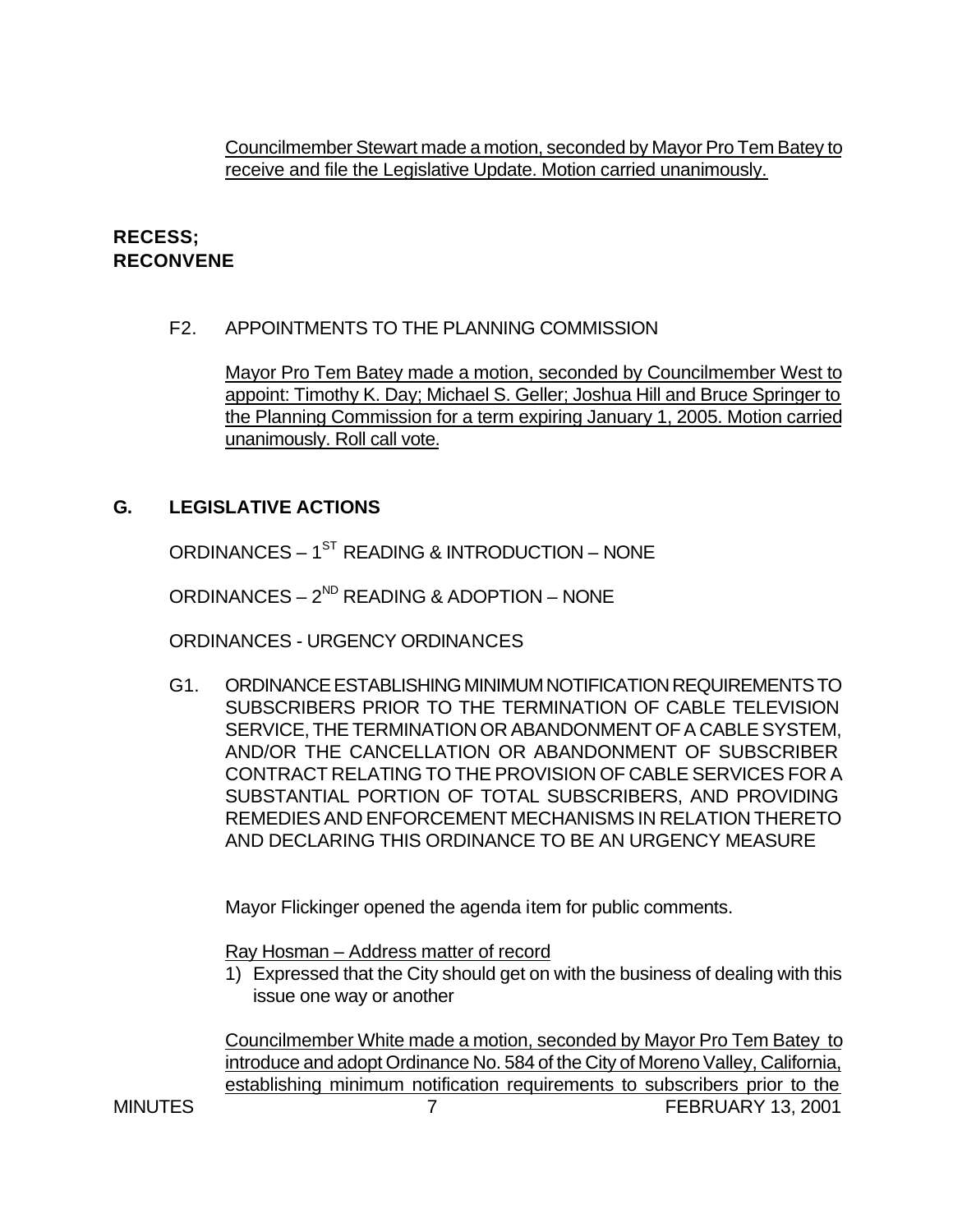termination of cable television service, the termination or abandonment of a cable system and/or the cancellation or abandonment of subscriber contract relating to the provision of cable services for a substantial portion of total subscribers and providing remedies and enforcement mechanisms in relation thereto and declaring this Ordinance to be an urgency measure. Motion carried unanimously. Roll call vote.

## Ordinance No. 584

An Ordinance of the City Council of the City of Moreno Valley Establishing Minimum Notification Requirements to Subscribers Prior to the Termination of Cable Television Service, the Termination or Abandonment of a Cable System, and/or the Cancellation or Abandonment of Subscriber Contract Relating to the Provision of Cable Services for a Substantial Portion of Total Subscribers, and Providing Remedies and Enforcement Mechanisms in Relation Thereto and Declaring this Ordinance to be an Urgency Measure

### RESOLUTIONS – NONE

## • **CONTINUATION OF PUBLIC COMMENTS ON MATTERS NOT ON THE AGENDA**, **IF NEEDED – NONE**

# • **CLOSING COMMENTS AND/OR REPORTS OF THE CITY COUNCIL OF THE CITY OF MORENO VALLEY, MORENO VALLEY COMMUNITY SERVICES DISTRICT, OR COMMUNITY REDEVELOPMENT AGENCY OF THE CITY OF MORENO VALLEY**

#### Councilmember Stewart

1) Announced that Moreno Valley Hispanos Unidos would be holding "Tardeada Cultural" this Saturday, February 17<sup>th</sup> from 3 p.m. to 8 p.m. at Valley View High School – encouraged all to attend as proceeds benefit the Sister City Exchange Student Program

#### Mayor Flickinger

- 1) Attended a conference at March Air Reserve Base where she had the opportunity to welcome the Clean Cities Coalition
- 2) Stated she had been invited to attend the annual dinner of the Moreno Valley Community Band – they now have over 90 members and have a list of 30-35 engagements this year from Pasadena to Oceanside representing Moreno Valley
- 3) Announced there is new original artwork by Moreno Valley artists on display in the Council lobby